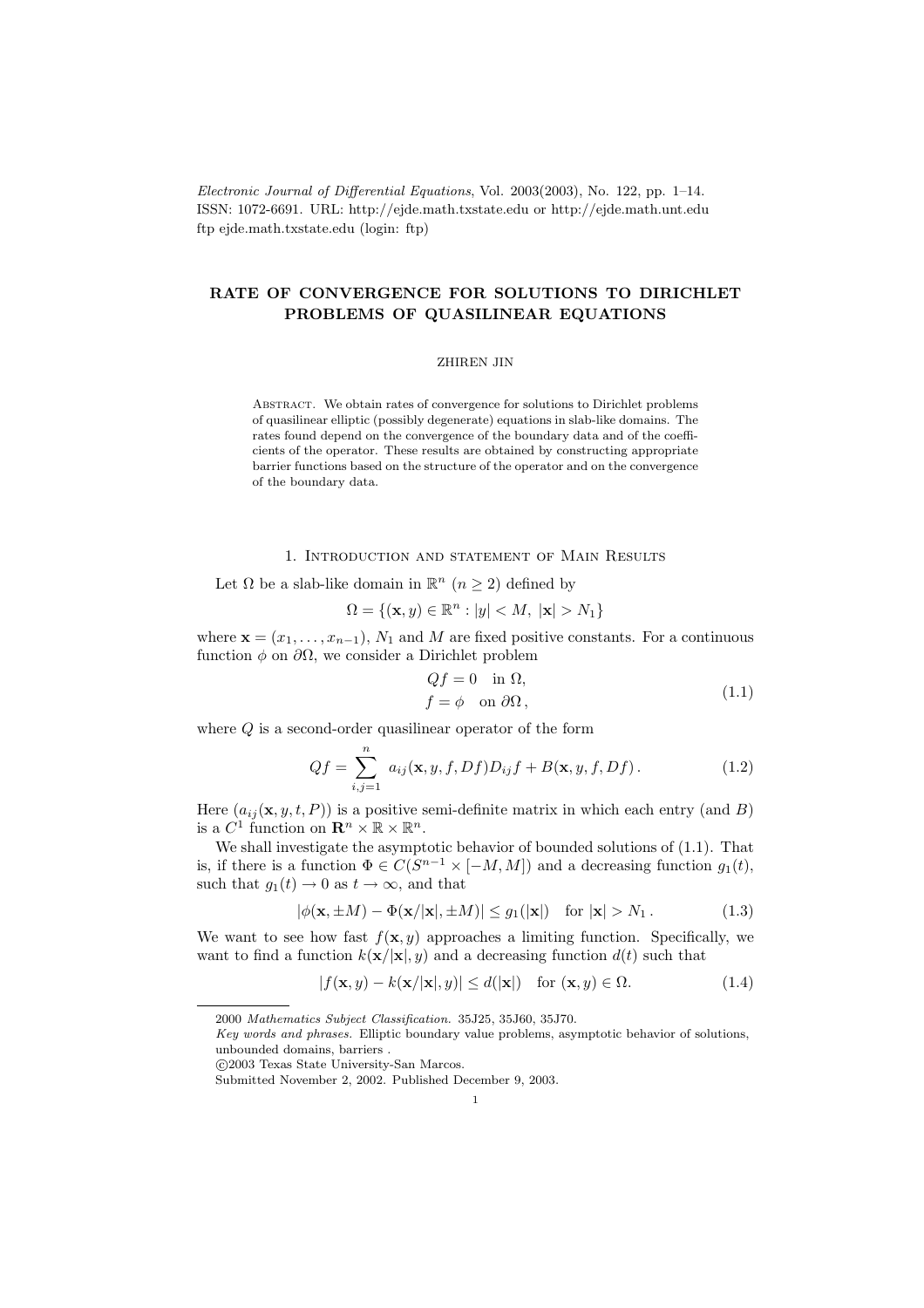.

.

Apparently the function  $d(t)$  can not approach zero faster than  $g_1(t)$ . In general,  $d(t)$  will approach zero slower than  $g_1(t)$  as illustrated in the following example.

**Example 1.1** ([12, example 3]). Let

$$
\Omega = \{ (x_1, x_2, x_3) \in \mathbb{R}^3 : x_1^2 + x_2^2 > 1, \ |x_3| < 1 \},
$$
  
\n
$$
Qu = (1/3)\Delta u,
$$
  
\n
$$
\phi(x_1, x_2, \pm 1) = \frac{2x_2(x_1^2 + x_1^2 + 1)^{1/2}}{x_1^2 + x_2^2} - \frac{x_2}{(x_1^2 + x_2^2 + 1)^{3/2}}
$$

Then

$$
f(x_1, x_2, x_3) = \frac{2x_2\sqrt{x_1^2 + x_2^2 + x_3^2}}{x_1^2 + x_2^2} - \frac{x_2}{(x_1^2 + x_2^2 + x_3^2)^{3/2}}
$$

is a bounded solution to  $Qf = 0$  in  $\Omega$ ,  $f = \phi$  on  $\partial\Omega$  (see [4, pp. 165-1666]). When

$$
\Phi(\omega) = 2\omega_2
$$
 for  $\omega = (\omega_1, \omega_2) \in S^1$ ,

a short calculation shows that  $|\phi(\mathbf{x}, \pm 1) - \Phi(\mathbf{x}/|\mathbf{x}|)| = O(|\mathbf{x}|^{-4})$  as  $|\mathbf{x}| \to \infty$ . From the results in [11] or [13], we see that  $k(\mathbf{x}/|\mathbf{x}|, y)$  in (1.4) must be  $\Phi(\mathbf{x}/|\mathbf{x}|)$ . However we can calculate that

$$
|f(\mathbf{x}, y) - \Phi(\mathbf{x}/|\mathbf{x}|)| = O(|\mathbf{x}|^{-2}) \quad \text{as } |\mathbf{x}| \to \infty.
$$

Thus in this case  $g_1(t)$  behaves like  $t^{-4}$  and  $d(t)$  behaves like  $t^{-2}$ . That is,  $d(t)$ approaches zero much slower than  $g_1(t)$ .

Although  $d(t)$  can not go to zero faster than  $g_1(t)$  in general, there are a lot of cases that  $d(t)$  will go to zero at the same rate as  $g_1(t)$  (the best case we can expect). When  $g_1(t)$  has one of the special forms like  $t^{-\alpha}$ ,  $e^{-t^{\alpha}}$ , and when the lower order term B is zero, in [12], it is proved that  $d(t)$  can be chosen as a function of the same form as  $g_1(t)$ . Thus in this case  $d(t)$  and  $g_1(t)$  go to zero in the same rate. In [14], when the lower order term B and boundary limit  $\Phi$  are smooth enough,  $d(t)$ also approaches zero in the same rate as  $g_1(t)$  if  $g_1(t)$  approaches zero slower than  $t^{-1/2}$ , or  $t^{-1}$ , or  $t^{-2}$  (depending on the structure of the operator and smoothness of the data).

In this paper, we want to investigate when  $d(t)$  will go to zero in the same rate as  $g(t)$  even when  $g(t)$  approaches zero faster than  $t^{-2}$  and the lower order term B is not zero. From above example, we see that it is clear some condition on  $\Phi$ is necessary even for the Laplace operator  $Q$ . Comparing to the assumptions used in [14], we mainly add a new assumption that  $\Phi(\omega, y)$  and  $k(\omega, y)$  are independent of  $\omega$ . We will obtain fast rate of convergence for bounded solutions of (1.1) that improves the results in [14].

The spatial decay estimates for solutions of partial differential equations have applications in fluid mechanics, extensible films and Saint-Venant's principle of elasticity theory. For extensive reviews of the research in this area, we refer the readers to  $[5, 6, 7]$ . Here we just mention some of the closely related results. In [1], an exponential decay estimate was obtained when  $\Omega$  is a cylinder, B is a quadratic function of  $Df$  and  $\phi = 0$ ; In [8], an exponential decay estimate for energy function was considered when  $n = 2$ ,  $\phi = 0$ . In [9], an exponential decay estimate for energy function was obtained for equations modelling the constant mean curvature equation on a strip (n=2) with  $\phi = 0$ . In [10], Phragmén-Lindelöf type results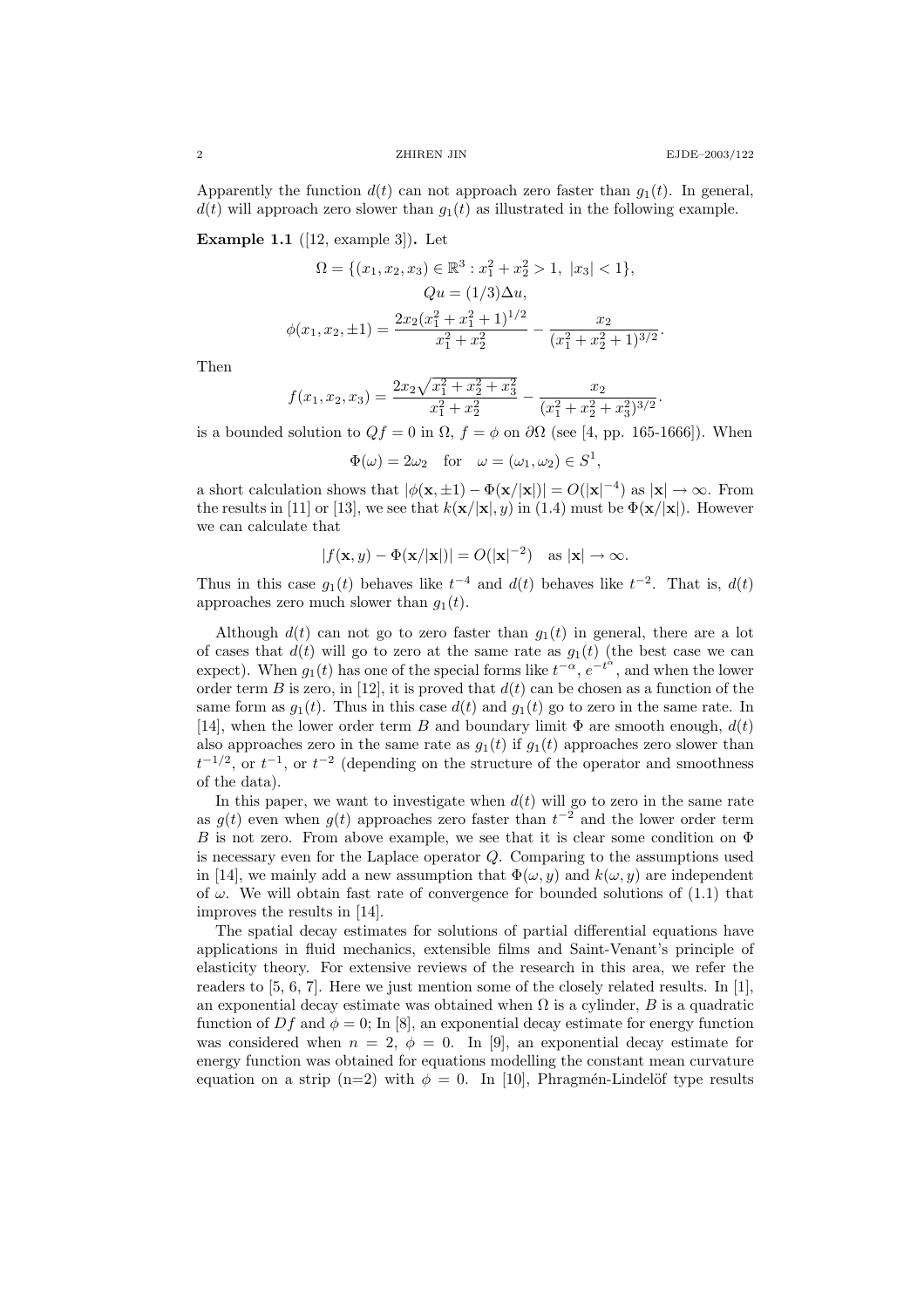were obtained for equation modelling constant mean curvature equation on a semiinfinite strip with  $\phi = 0$ ; and finally in [14], for general boundary data  $\phi$ , the rates of convergence for solutions of (1.1) were obtained in terms of the structure of Q and the rate of convergence (1.3). The result in this paper will do better in either dealing with general boundary data, or general equation, or obtaining better estimates on the rate of convergence.

Now we state the assumptions to be used in this paper. We assume that the coefficients of Q are normalized so that

$$
Trace(a_{ij}) = \sum_{i=1}^{n} a_{ii} = 1
$$
\n(1.5)

We assume  $\phi(\mathbf{x}, y)$  has a limit in the following sense.

(C1) There exists a function  $\Phi(y)$  defined on  $[-M, M]$  and a decreasing function  $g_1(t), g_1(t) \to 0$  as  $t \to +\infty$ , such that

$$
|\phi(\mathbf{x}, \pm M) - \Phi(\pm M)| \le g_1(|\mathbf{x}|) \quad \text{for } |\mathbf{x}| \ge N_1. \tag{1.6}
$$

We assume the term  $a_{nn}$  satisfies the assumption.

(C2) For any fixed positive numbers a, b, there is a positive number  $\mu(a, b)$  such that

$$
a_{nn}(\mathbf{x}, y, z, \mathbf{v}) \ge \mu(a, b) \tag{1.7}
$$

for all  $(\mathbf{x}, y) \in \Omega$ ,  $z \in R$ ,  $\mathbf{v} \in \mathbb{R}^n$  with  $|z| \leq a$ ,  $|\mathbf{v}| \leq b$ .

We assume that the term  $B(\mathbf{x}, y, z, \mathbf{p}, q)$  satisfies:

(C3) There is a  $C^1$  function  $E(y, z, q)$  on  $[-M, M] \times R^2$  and for each fixed bounded set D in  $R^2$ , there are positive constants  $C, \alpha_0 \geq 1$  and a decreasing function  $g_2(t)$ ,  $g_2(t) \rightarrow 0$  as  $t \rightarrow +\infty$ , satisfying

$$
\left|\frac{B(\mathbf{x}, y, z, \mathbf{p}, q)}{a_{nn}(\mathbf{x}, y, z, \mathbf{p}, q)} - E(y, z, q)\right| \le g_2(|\mathbf{x}|) + C|\mathbf{p}|^{\alpha_0}
$$

for  $(\mathbf{x}, y) \in \overline{\Omega}$ ,  $(z, q) \in D$  and  $|\mathbf{p}| \leq 1$ .

We assume, as in [14], that an ODE involving  $E$  is solvable.

(C4) There is a function  $k(y) \in C^1([-M,M]) \cap C^2((-M,M))$ , such that

$$
k''(y) + E(y, k, k') = 0
$$
 on  $|y| \le M$ ,  $k(\pm M) = \Phi(\pm M)$ . (1.8)

(C5)  $E(y, z, q)$  is non-increasing on z.

Then we have the following theorem on the rate of convergence.

**Theorem 1.2.** Assume (C1)–(C5) and that  $f \in C^2(\Omega) \cap C^0(\overline{\Omega})$  is a bounded solution of  $(1.1)$ . Then for each integer J, there is a number  $C_J$ , such that

$$
\left|f(\mathbf{x},y) - k(y)\right| \le C_J g_1\left(\frac{1}{2^J}|\mathbf{x}|\right) + C_J g_2\left(\frac{1}{2^J}|\mathbf{x}|\right) + \frac{C_J}{|\mathbf{x}|^{J\beta}} \quad \text{on } \Omega. \tag{1.9}
$$

where  $\beta = \min\{\alpha_0, 2\}.$ 

As an application of this result, we give the following example.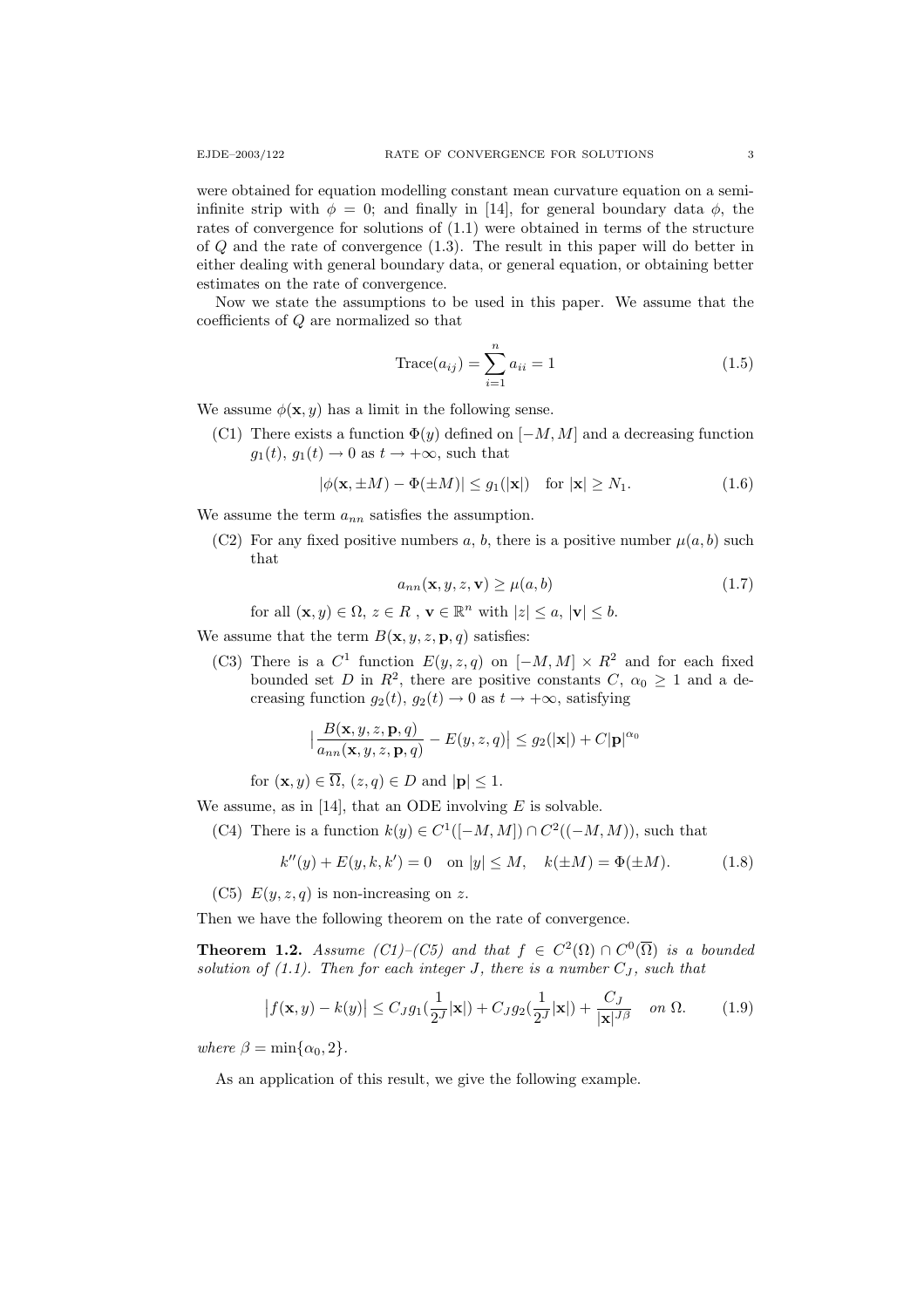Example 1.3. Consider the Dirichlet problem for the prescribed mean curvature equation

$$
\sum_{i,j=1}^{n} \frac{(1+|Df|^2)\delta_{ij} - D_i f D_j f}{n + (n-1)|Df|^2} D_{ij} f = n \Lambda \frac{(\mathbf{x}, y)(1+|Df|^2)^{3/2}}{n + (n-1)|Df|^2} \quad \text{in } \Omega
$$
  

$$
f(\mathbf{x}, \pm M) = \phi(\mathbf{x}, \pm M) \quad \text{for} \quad |\mathbf{x}| > N_1.
$$

If there are functions  $\Lambda_0(y)$ ,  $\Phi(y)$  and  $k(y)$  satisfying that for  $|\mathbf{x}| > N_1$ ,  $|y| \leq M$ ,

$$
|\phi(\mathbf{x}, \pm M) - \Phi(\pm M)| \le g_1(|\mathbf{x}|), \quad |\Lambda(\mathbf{x}, y) - \Lambda_0(y)| \le g_2^*(|\mathbf{x}|),
$$
  

$$
k'' - n\Lambda_0(y)(1 + (k')^2)^{3/2} = 0 \quad \text{on } |y| < M, \ k(\pm M) = \Phi(\pm M),
$$

then in (C2), we can choose  $\mu(a, b) = \frac{1}{n + (n-1)b^2}$ . In (C3) we can choose  $E(y, z, q) =$  $n\Lambda_0(1+q^2)^{3/2}$ ,  $g_2(t) = c^*g_2^*(t)$  and  $\alpha_0 = 2$ . Then from (1.9), for a bounded solution  $f(\mathbf{x}, y)$ , we have that for any integer J, there is a constant  $C_J$  such that

$$
|f(\mathbf{x}, y) - k(y)| \le C_J g_1(\frac{1}{2^J}|\mathbf{x}|) + C_J g_2(\frac{1}{2^J}|\mathbf{x}|) + \frac{C_J}{|\mathbf{x}|^{2J}} \quad \text{on } \Omega.
$$
 (1.10)

The main idea in the proof of the theorem is to use the barriers constructed in [14] repeatedly. The construction in [14] was adapted from [11] which in turn was inspired on [2] and [15].

### 2. The barrier functions

From (C2), for fixed positive numbers  $K_0$  and  $K_1$ , there is a constant  $c_1$ ,  $0 <$  $c_1 < 1$ , such that

$$
a_{nn}(\mathbf{x}, y, t, \mathbf{v}) \ge c_1 \tag{2.1}
$$

for  $(\mathbf{x}, y) \in \Omega$ ,  $t \in R$  with  $|t| \leq 40K_0 + 20$ ,  $\mathbf{v} \in \mathbb{R}^n$  with  $|\mathbf{v}| \leq K_1 + 2$ . We define a new operator on functions  $u(\mathbf{x}, y) \in C^2(\Omega)$  with parameters  $t \in \mathbb{R}$  and  $\mathbf{v} \in \mathbb{R}^n$  by

$$
Q_1 u = \sum_{i,j=1}^n a_{ij}(\mathbf{x}, y, t, Du + \mathbf{v}) D_{ij} u.
$$

Then we can prove that there are positive decreasing functions  $\chi(t)$  (depending on  $c_1$  only),  $h_a(t)$  and a positive increasing function  $A(t)$  (depending on  $c_1$  and M only) such that for any number  $K, 0 < K \leq 3K_0 + 1$ , there is a number  $H_0$ (depending only on  $K_0$ , M and  $c_1$ ), such that when  $H > H_0$ 

$$
0 < \chi(H) < 1; \quad \frac{22MH}{c_1} \le A(H)e^{\chi(H)} \le \frac{66MH}{c_1};\tag{2.2}
$$

and the function

$$
z = \gamma + A(H)e^{\chi(H)} - \{ (h_a^{-1}(y+M))^2 - |\mathbf{x} - \mathbf{x}_0|^2 \}^{1/2}
$$
 (2.3)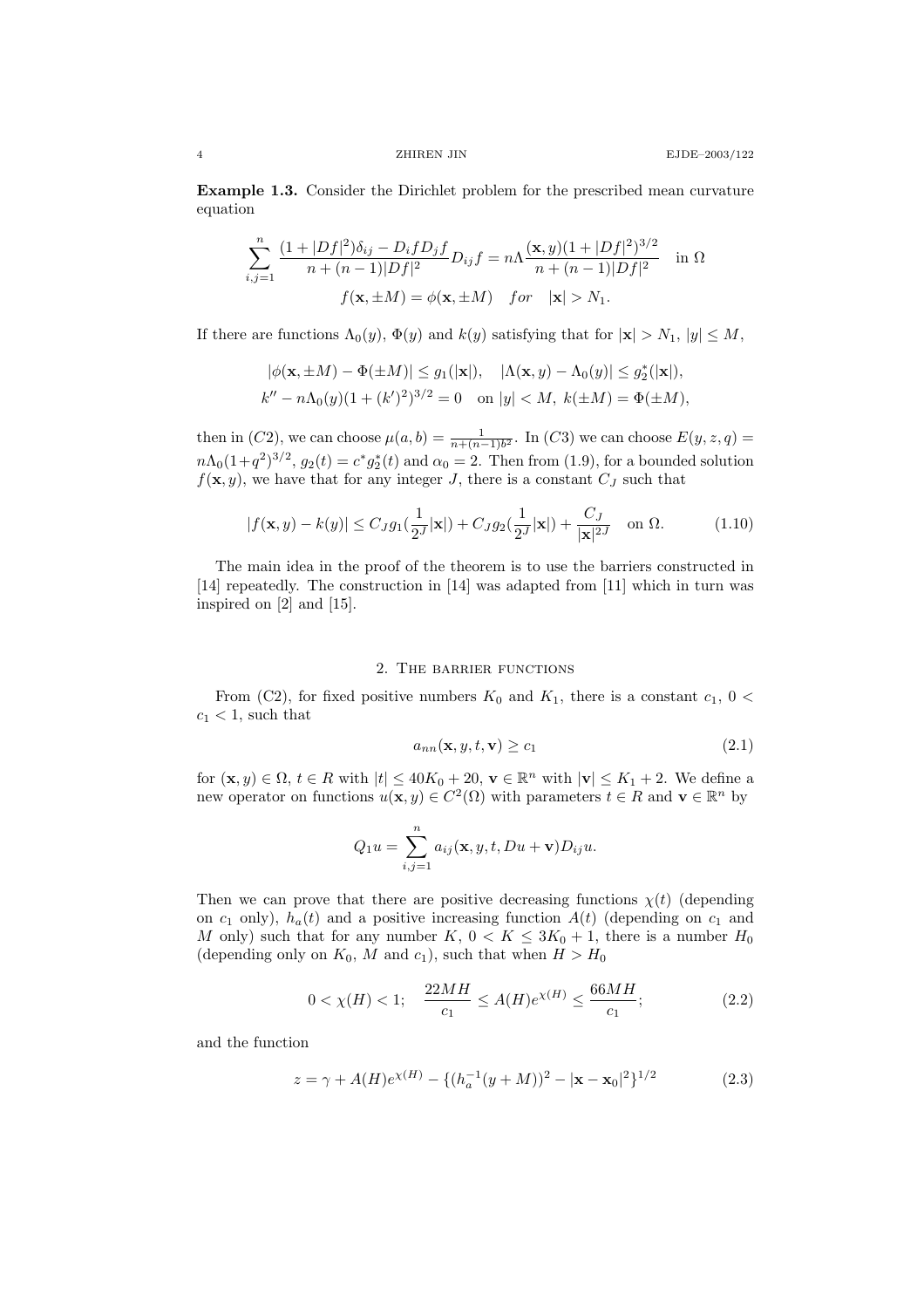satisfies the following conditions for  $|t| \leq 40K_0 + 20$ ,  $|v| \leq K_1 + 1$ ,  $0 \leq \gamma < 1$ :

$$
Q_1 z \le \frac{-3c_1}{22eMH} \quad \text{in } \Omega_{\mathbf{x}_0, H, K} \cap \Omega \tag{2.4}
$$

$$
\gamma \le z \le \gamma + \frac{4M}{H} + 4K \quad \text{on } \overline{\Omega}_{\mathbf{x}_0, H, K}
$$
\n(2.5)

$$
z \ge \gamma + K \quad \text{on } \partial \Omega_{\mathbf{x}_0, H, K} \cap \{|y| < M\} \tag{2.6}
$$

$$
z(\mathbf{x}_0, y) \le \gamma + \frac{2M}{H} \quad \text{for } |y| \le M \tag{2.7}
$$

$$
|D_x z(\mathbf{x}, y)| \le 2\left(\frac{c_1 K}{M}\right)^{1/2} \frac{1}{\sqrt{H}}, \quad |D_y z(\mathbf{x}, y)| \le \frac{1}{H} \quad \text{on } \Omega_{\mathbf{x}_0, H, K},\tag{2.8}
$$

where

$$
\Omega_{\mathbf{x}_0, H, K} = \{ (\mathbf{x}, y) : |y| < M, |\mathbf{x} - \mathbf{x}_0| < \sqrt{\frac{2K}{A(H)e^{\chi(H)}}} h_a^{-1}(y + M) \}.
$$
\n(2.9)

To make this paper self-contained, we include the following section.

# 3. Construction of barrier functions [14]

Set  $\Phi_1(\rho) = \rho^{-2}$  if  $0 < \rho < 1$  and  $\Phi_1(\rho) = 11/c_1$  if  $\rho \ge 1$ , and define a function

$$
\chi(\alpha) = \int_{\alpha}^{\infty} \frac{d\rho}{\rho^3 \Phi_1(\rho)} \quad \text{for } \alpha > 0.
$$

It is clear that  $\chi(\alpha)$  is a decreasing function with range  $(0, \infty)$ . Let  $\eta$  be the inverse of  $\chi$ . Then  $\eta$  is a positive, decreasing function with range  $(0,\infty)$ .

Let  $c_2 = 11/c_1$ . For  $\alpha > 1$ , we have

$$
\chi(\alpha) = \int_{\alpha}^{\infty} \frac{d\rho}{\rho^3 \Phi_1(\rho)} = \int_{\alpha}^{\infty} \frac{d\rho}{c_2 \rho^3} = \frac{1}{2c_2} \alpha^{-2}.
$$
 (3.1)

Thus

$$
\eta(\beta) = (2c_2\beta)^{-1/2} \quad \text{for } 0 < \beta < (2c_2)^{-1}.\tag{3.2}
$$

Let  $H \geq 2$ . Since  $\eta(\chi(H)) = H$  and  $\eta$  is decreasing, we have  $\eta(\beta) > H$  for  $0 < \beta < \chi(H)$ . We define a function

$$
A(H) = 2M \left(\int_{1}^{e^{\chi(H)}} \eta(\ln t) dt\right)^{-1}.
$$
 (3.3)

For the rest of this article, we set  $a = A(H)$  and define

$$
h_a(r) = \int_r^{ae^{\chi(H)}} \eta(\ln\frac{t}{a}) dt \quad \text{for } a \le r \le ae^{\chi(H)}.
$$
 (3.4)

Then

$$
h_a(ae^{\chi(H)}) = 0, \quad h_a(a) = h_{A(H)}(A(H)) = 2M.
$$
\n(3.5)

For  $a < r \leq a e^{\chi(H)}$ ,

$$
h'_a(r) = -\eta(\ln\frac{r}{a}) < 0, \quad |h'_a(r)| > H,
$$
  

$$
h''_a(r) = \frac{1}{r}(\eta(\ln\frac{r}{a}))^3\Phi_1(\eta(\ln\frac{r}{a})).
$$
 (3.6)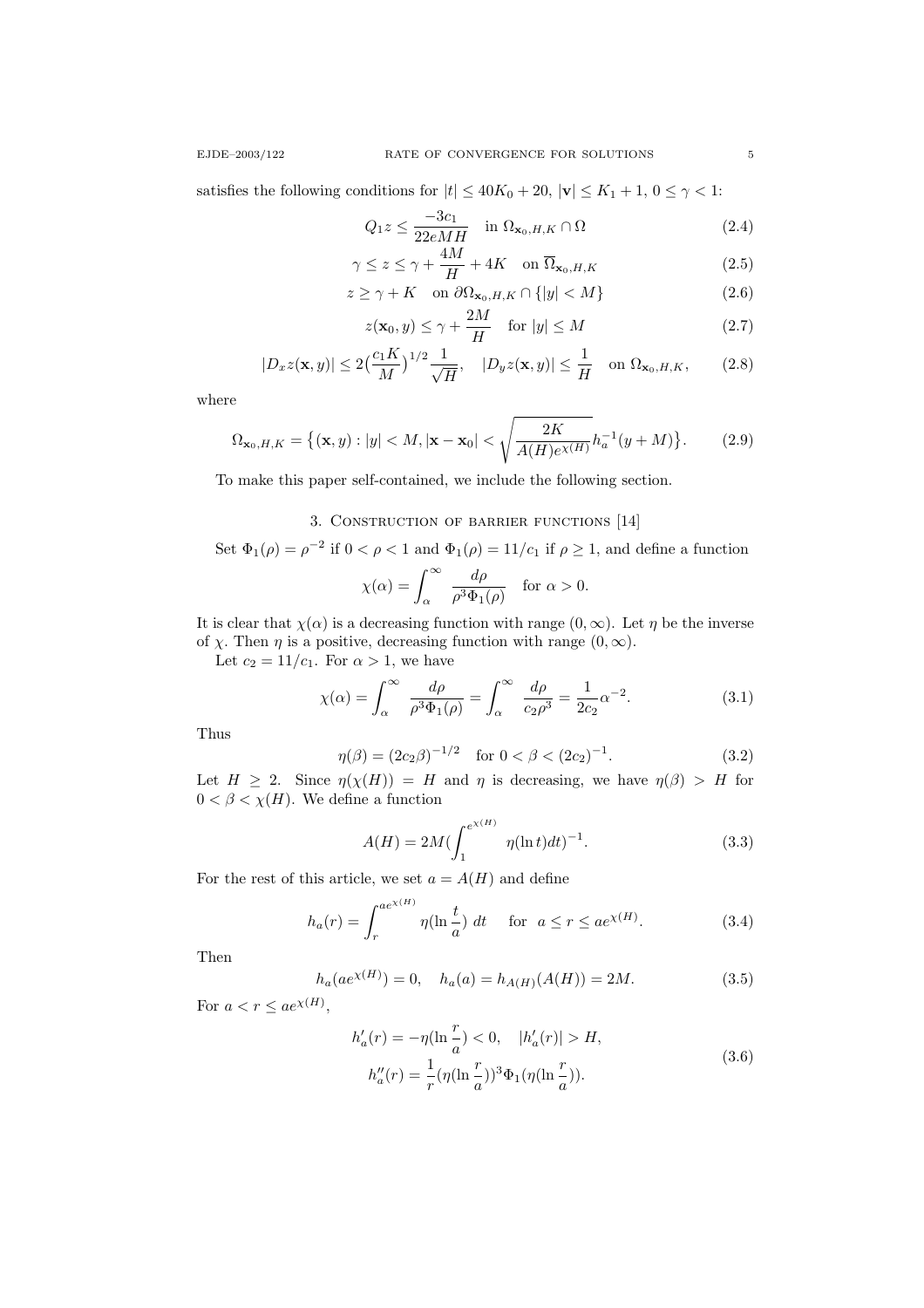Thus for  $a < r \leq ae^{\chi(H)}$ ,

$$
\frac{h''_a(r)}{(h'_a(r))^2} = -\frac{h'_a(r)}{r} \Phi_1(-h'_a(r)).
$$
\n(3.7)

Let  $h_a^{-1}$  be the inverse of  $h_a$ . Then  $h_a^{-1}$  is decreasing and

$$
h_a^{-1}(0) = A(H)e^{\chi(H)}, \quad h_a^{-1}(2M) = A(H). \tag{3.8}
$$

Further for  $-M \leq y \leq M$ ,

$$
(h_a^{-1})'(y+M) = \frac{1}{h'_a(h_a^{-1}(y+M))}
$$

$$
(h_a^{-1})''(y+M) = \left(\frac{1}{h'_a(h_a^{-1}(y+M))}\right)'
$$
  
= 
$$
-\frac{h''_a(h_a^{-1}(y+M))(h_a^{-1})'(y+M)}{(h'_a(h_a^{-1}(y+M)))^2}
$$
  
= 
$$
-\frac{h''_a(h_a^{-1}(y+M))}{(h'_a(h_a^{-1}(y+M)))^3}
$$
  
= 
$$
\frac{1}{h_a^{-1}(y+M)}\Phi_1(-h'_a(h_a^{-1}(y+M))).
$$

Thus

$$
(h_a^{-1})''(y+M)h_a^{-1}(y+M) = \Phi_1(-h'_a(h_a^{-1}(y+M))).
$$
\n(3.9)

Now we choose an  $H_0>2$  such that for  $H\geq H_0,$ 

$$
H_0 > \frac{1}{\sqrt{2c_2}} + 3M + 4 + \frac{24nc_1K_0}{M}, \quad \sqrt{\frac{4K_0}{A(H)e^{\chi(H)}}} \le \frac{1}{\sqrt{2}}.
$$
 (3.10)

For  $H > H_0$ , by (3.1), (3.2), we have

$$
A(H)^{-1} = (2M)^{-1} \int_{1}^{e^{\chi(H)}} \eta(\ln t) dt
$$
  
=  $(2M)^{-1} \int_{0}^{\chi(H)} \eta(m)e^m dm$   
=  $(2M)^{-1} \int_{0}^{\chi(H)} \frac{e^m}{\sqrt{2c_2m}} dm.$ 

From

$$
\frac{1}{\sqrt{2c_2}} \int_0^{\chi(H)} \frac{1}{\sqrt{m}} dm \le \int_0^{\chi(H)} \frac{e^m}{\sqrt{2c_2m}} dm \le \frac{e^{\chi(H)}}{\sqrt{2c_2}} \int_0^{\chi(H)} \frac{1}{\sqrt{m}} dm,
$$

we have

$$
\frac{1}{c_2H} = \frac{2\sqrt{\chi(H)}}{\sqrt{2c_2}} \le \int_0^{\chi(H)} \frac{e^m}{\sqrt{2c_2m}} dm \le \frac{2e^{\chi(H)}\sqrt{\chi(H)}}{\sqrt{2c_2}} = \frac{e^{\frac{1}{2c_2H^2}}}{c_2H}.
$$

Thus

$$
2Mc_2H \ge A(H) \ge 2Mc_2He^{-\chi(H)} = 2Mc_2He^{-\frac{1}{2c_2H^2}}.
$$
\n(3.11)

For  $\mathbf{x}_0 \in \mathbb{R}^{n-1}$ , a constant  $\gamma$  with  $0 \leq \gamma < 1$  and a fixed constant K with  $0 < K \leq$  $3K_0 + 1$ , we define a domain  $\Omega_{\mathbf{x}_0, H, K}$  in  $(\mathbf{x}, y)$  space by  $(2.9)$  and define a function  $z = w_{\mathbf{x}_0, \gamma, H}(\mathbf{x}, y)$  by (2.3). Since  $h_a^{-1}(y + M) \ge 0$  for  $|y| \le M$ ,  $(\mathbf{x}_0, y) \in \Omega_{\mathbf{x}_0, H, K}$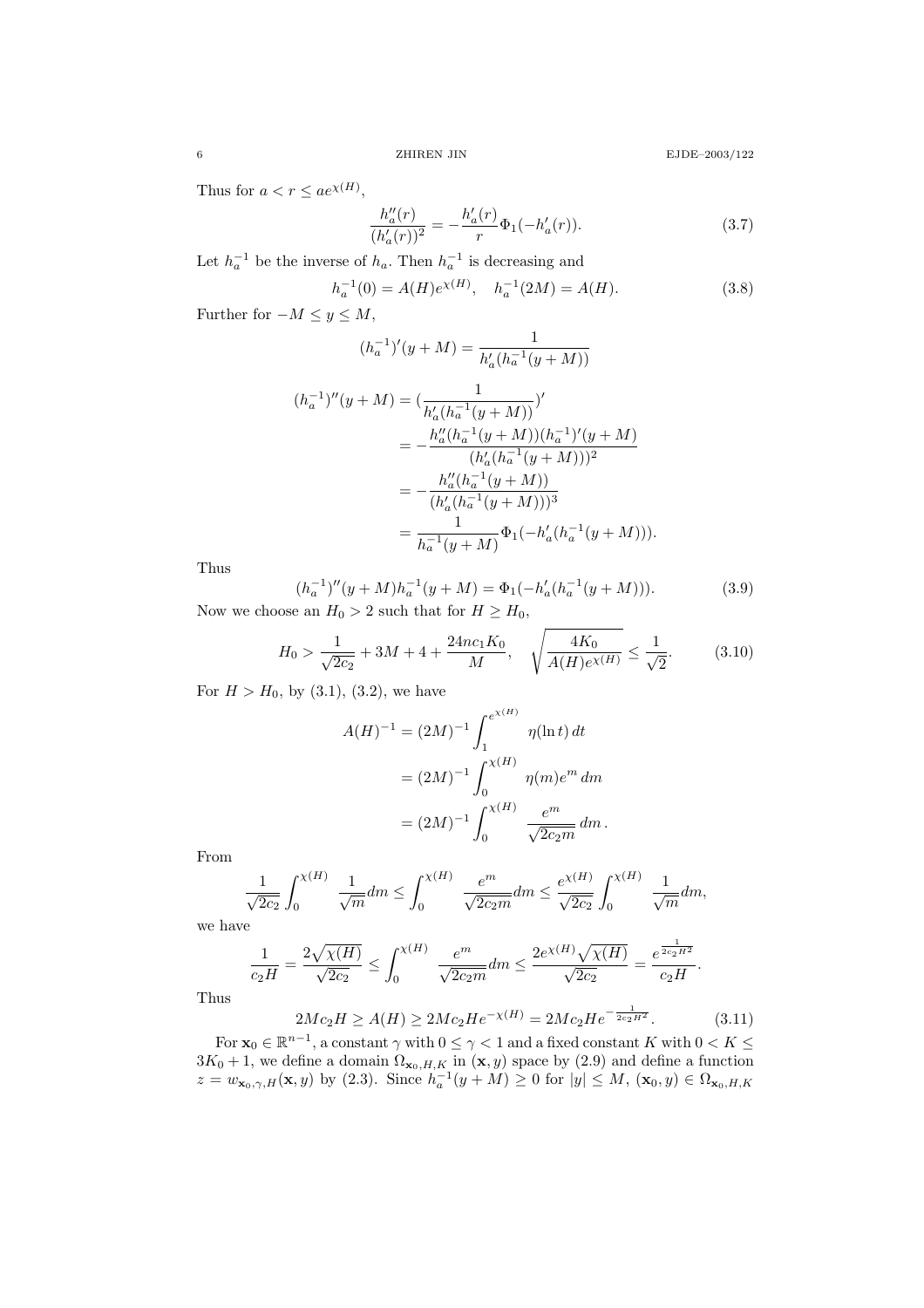for  $|y| < M$ . Further it is clear that the function  $z = w(\mathbf{x}, y) = w_{\mathbf{x}_0, \gamma, H}(\mathbf{x}, y)$  is well defined on  $\Omega_{\mathbf{x}_0,H,K}$ .

Now we verify (2.5). Since  $h_a^{-1}$  is a decreasing function,  $h_a^{-1}(y+M) \leq h_a^{-1}(0)$  =  $A(H)e^{\chi(H)}$  for  $y \geq -M$ . Thus

$$
z \ge \gamma + A(H)e^{\chi(H)} - h_a^{-1}(y + M) \ge \gamma.
$$

From (2.9) and (3.8), we have that on  $\Omega_{\mathbf{x}_0,H,K}$ ,

$$
z = \gamma + A(H)e^{\chi(H)} - \{(h_a^{-1}(y+M))^2 - |\mathbf{x} - \mathbf{x}_0|^2\}^{1/2}
$$
  
\n
$$
\leq \gamma + A(H)e^{\chi(H)} - \{(h_a^{-1}(y+M))^2 - \frac{2K}{A(H)e^{\chi(H)}}(h_a^{-1}(y+M))^2\}^{1/2}
$$
  
\n
$$
= \gamma + A(H)e^{\chi(H)} - h_a^{-1}(y+M)(1 - \frac{2K}{A(H)e^{\chi(H)}})^{1/2}
$$
  
\n
$$
\leq \gamma + A(H)e^{\chi(H)} - h_a^{-1}(2M)(1 - \frac{2K}{A(H)e^{\chi(H)}})^{1/2}
$$
  
\n
$$
= \gamma + A(H)e^{\chi(H)} - A(H)(1 - \frac{2K}{A(H)e^{\chi(H)}})^{1/2}
$$
  
\n
$$
\leq \gamma + A(H)(1 + e\chi(H)) - A(H)(1 - 2\frac{2K}{A(H)e^{\chi(H)}}).
$$

Since  $e^t \leq 1 + et$  for  $0 < t < 1$ , and  $\sqrt{1-t} \geq 1 - 2t$  for  $0 \leq t \leq \frac{1}{2}$ , the above expression is equal to

$$
\gamma + eA(H)\chi(H) + \frac{4K}{e^{\chi(H)}} \leq \gamma + e\frac{2Mc_2H}{2c_2H^2}) + 4K \leq \gamma + \frac{4M}{H} + 4K\,.
$$

This because of  $(3.1)$ ,  $(3.10)$  and  $(3.11)$ . This is  $(2.5)$ .

For (2.6), on  $\partial \Omega_{\mathbf{x}_0,H,K} \cap \{(\mathbf{x},y): |y| < M\},$ 

$$
|\mathbf{x} - \mathbf{x}_0| = \sqrt{\frac{2K}{A(H)e^{\chi(H)}}} h^{-1}(y + M).
$$

Then from (3.8), we have

$$
z = \gamma + A(H)e^{\chi(H)} - \{(h_a^{-1}(y+M))^2 - |\mathbf{x} - \mathbf{x}_0|^2\}^{1/2}
$$
  
=  $\gamma + A(H)e^{\chi(H)} - h_a^{-1}(y+M)(1 - \frac{2K}{A(H)e^{\chi(H)}})^{1/2}$   
 $\geq \gamma + A(H)e^{\chi(H)} - A(H)e^{\chi(H)}(1 - \frac{2K}{A(H)e^{\chi(H)}})^{1/2}$   
 $\geq \gamma + A(H)e^{\chi(H)}(1 - (1 - \frac{2K}{2A(H)e^{\chi(H)}}))$   
=  $\gamma + K$ .

Here we have used (3.10) and the fact that  $\sqrt{1-t} \leq 1 - \frac{1}{2}t$  for  $0 < t < 1$ .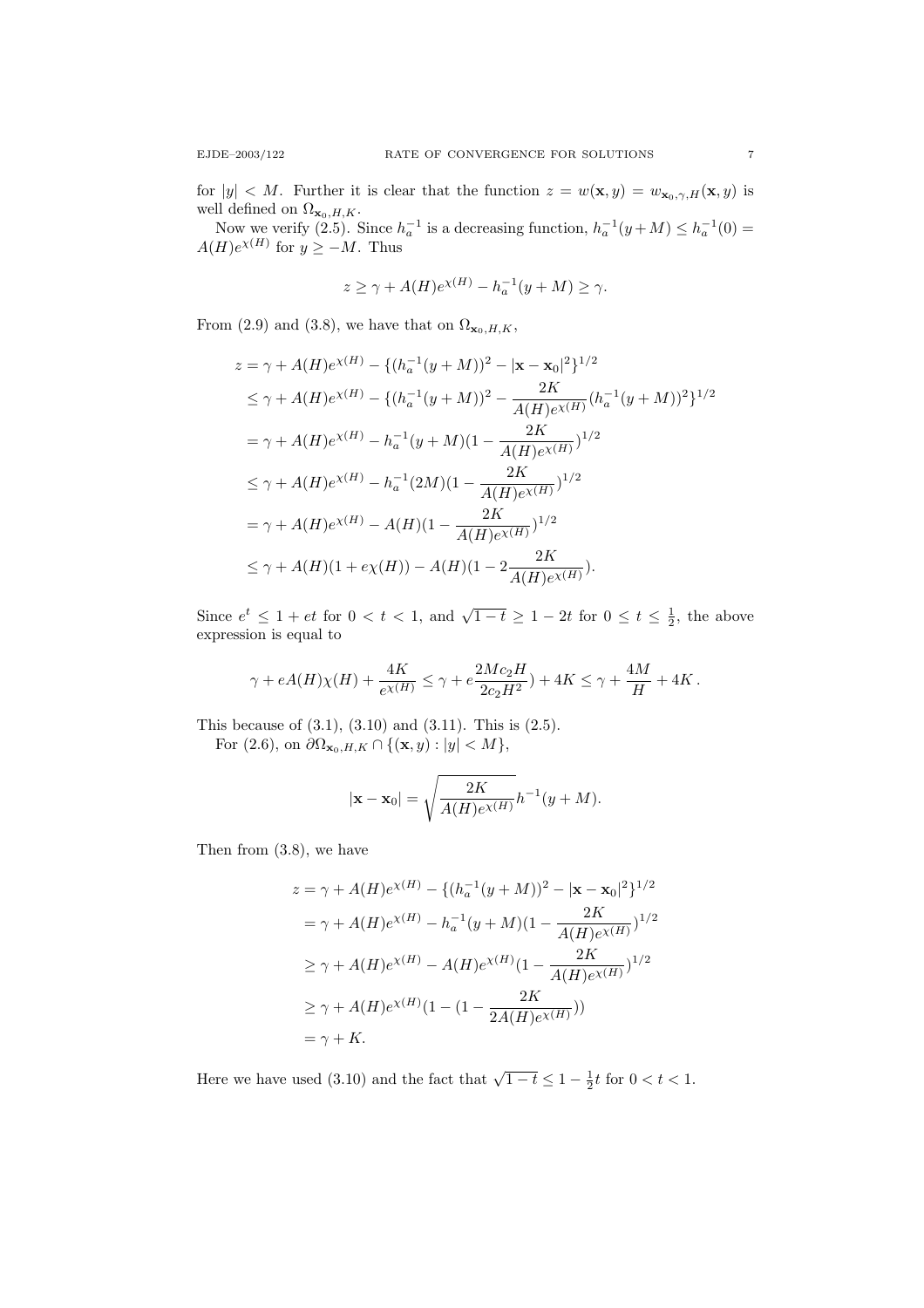For (2.7), since  $h_a^{-1}(r)$  and  $\eta$  are decreasing functions, we have

$$
\frac{-1}{h'_a(h_a^{-1}(y+M))} = \frac{1}{\eta(\ln(\frac{1}{a}h_a^{-1}(y+M)))}
$$
\n
$$
\leq \frac{1}{\eta(\ln e^{(\chi(H)})}
$$
\n
$$
= \frac{1}{\eta(\chi(H))} = \frac{1}{H}, \quad \text{for } |y| \leq -M.
$$
\n(3.12)

Then by  $(2.3)$ , we have

$$
\frac{\partial z}{\partial y}(\mathbf{x}_0, y) = \frac{-1}{h'_a(h_a^{-1}(y + M))} = \frac{1}{H}, \text{ for } |y| \le -M.
$$

Then (2.7) follows from this and

$$
z(\mathbf{x}_0, -M) = \gamma + A(H)e^{\chi(H)} - h_a^{-1}(0) = \gamma + A(H)e^{\chi(H)} - A(H)e^{\chi(H)} = \gamma.
$$

For (2.4) and (2.8), set  $S = \{(h_a^{-1}(y + M))^2 - |\mathbf{x} - \mathbf{x}_0|^2\}^{1/2}$ , we have that for  $1 \leq i \leq n-1$ ,

$$
\frac{\partial z}{\partial x_i} = \frac{1}{S}(x_i - x_{0i}), \quad \frac{\partial z}{\partial y} = -\frac{1}{S}h_a^{-1}(h_a^{-1})'.
$$

By (3.10) and (3.11), on  $\Omega_{\mathbf{x}_0, H, K}$ , we have

$$
\frac{\frac{1}{2}h_a^{-1}(y+M)\leq S\leq h_a^{-1}(y+M),}{S}\leq 2(\frac{2K}{A(H)e^{\chi(H)}})^{1/2}\leq 2(\frac{2K}{2Mc_2H})^{1/2}.
$$

Thus, by  $(3.12)$ , we have

$$
\left|\frac{\partial z}{\partial x_i}\right| \le 2\left(\frac{c_1 K}{MH}\right)^{1/2}, \quad \left|\frac{\partial z}{\partial y}\right| \le \frac{h_a^{-1}(y+M)}{S|h'_a(h_a^{-1}(y+M))} \le \frac{2}{H}.\tag{3.13}
$$

This gives (2.8). Hence from (3.10), for any positive semi-definite matrix  $(d_{ij})$  with  $trace(d_{ij}) = 1$  (hence all eigenvalues of  $(d_{ij})$  are less than or equal to 1), we have

$$
\left|\sum_{i,j=1}^{n} d_{ij} \frac{\partial z}{\partial x_i} \frac{\partial z}{\partial x_j}\right| \le |Dz|^2 \le 1
$$
\n(3.14)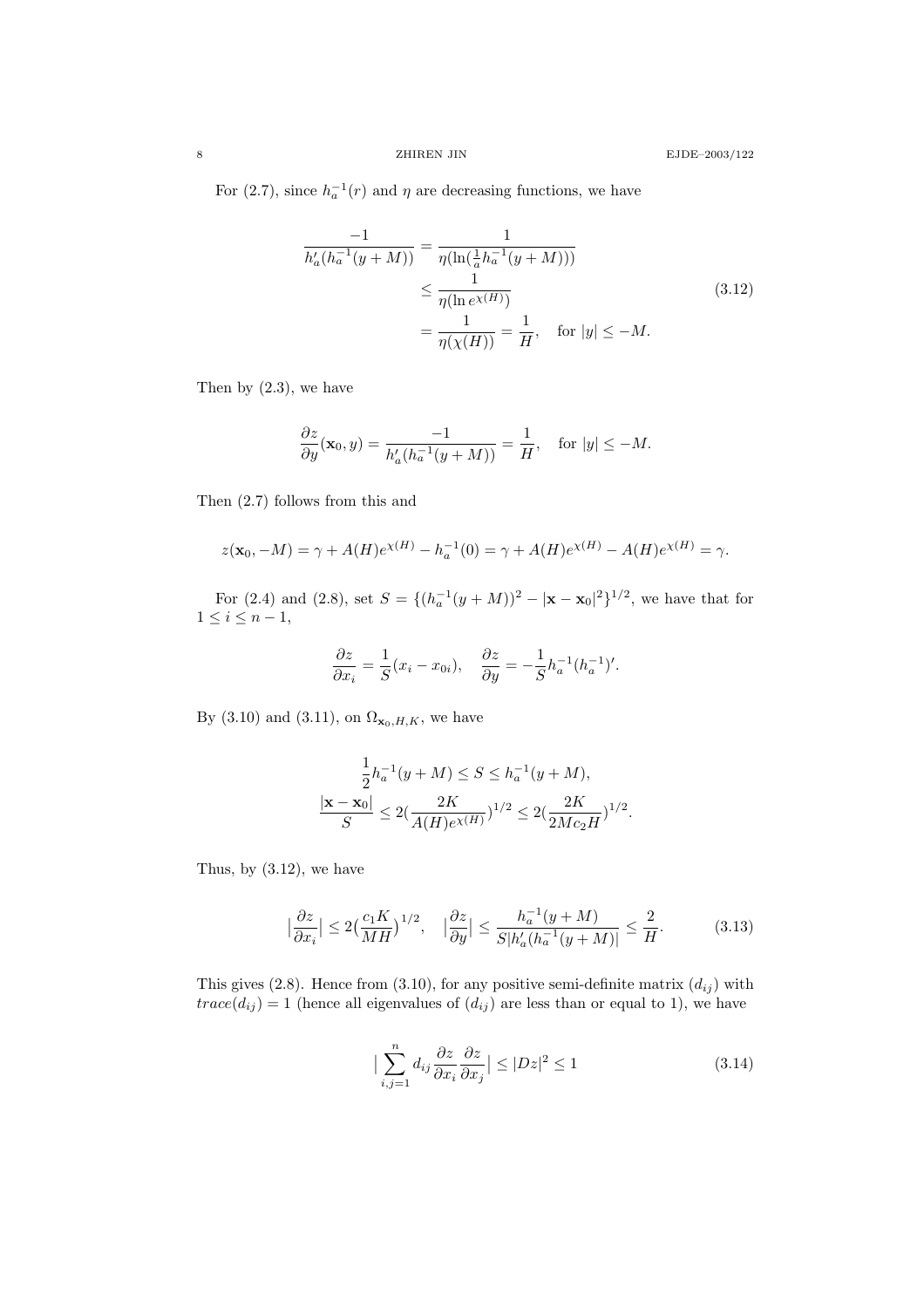For t with  $|t| \le 40K_0 + 20$ ,  $|v| \le K_1$ , from (3.14), we have  $|Dz| + |v| \le K_1 + 1$ . Then from (1.5) and (2.1), for  $S = \{ (h_a^{-1}(y + M))^2 - |\mathbf{x} - \mathbf{x}_0|^2 \}^{1/2}$ , we have

$$
Q_{1}z = \sum_{i,j=1}^{n} a_{ij}(\mathbf{x}, y, t, Dz + \mathbf{v})D_{ij}z
$$
  
\n
$$
= \frac{1}{S} \sum_{i=1}^{n-1} a_{ii} + \frac{1}{S^{3}} \sum_{i,j=1}^{n-1} a_{ij}(x_{i} - x_{i}^{0})(x_{j} - x_{j}^{0}) - \frac{1}{S^{3}} \sum_{i=1}^{n-1} a_{in}(x_{i} - x_{i}^{0})h_{a}^{-1}(h_{a}^{-1})'
$$
  
\n
$$
- \frac{1}{S}a_{nn}((h_{a}^{-1})^{2} + h_{a}^{-1}(h_{a}^{-1})'') + \frac{1}{S^{3}}a_{nn}(h_{a}^{-1})^{2}((h_{a}^{-1})')^{2}
$$
  
\n
$$
= \frac{1}{S} \{1 - a_{nn} + \sum_{i,j=1}^{n} a_{ij} \frac{\partial z}{\partial x_{i}} \frac{\partial z}{\partial x_{j}} - a_{nn}((h_{a}^{-1})^{2} + h_{a}^{-1}(h_{a}^{-1})'')\}
$$
  
\n
$$
\leq \frac{1}{S} \{1 + \sum_{i,j=1}^{n} a_{ij} \frac{\partial z}{\partial x_{i}} \frac{\partial z}{\partial x_{j}} - a_{nn}h_{a}^{-1}(h_{a}^{-1})''\}.
$$

 $(By (2.1), (3.9)), (3.11)$  and  $(3.14)$  this expression is less than or equal to

$$
\frac{-9}{S}\leq \frac{-9}{h_a^{-1}(y+M)}\leq \frac{-9}{A(H)e^{\chi(H)}}\leq \frac{-9}{2Mc_2He^{\frac{1}{2c_2H^2}}}\leq \frac{-3c_1}{22eMH}
$$

which implies  $(2.4)$ .

## 4. Proof of Main Theorem

For the proof of Theorem 1.2, we need the following result on  $E$  and  $k$ .

**Proposition 4.1** ([13, Lemma 4.1]). Under assumptions  $(C_4)$  and  $C_5$ ), there exist numbers  $\gamma_1 > 0$  and  $c_3$  (depending only on k, E), such that for any constant  $\delta_1$  with  $|\delta_1| < \min\{\gamma_1, 1\}$ , there is a (unique) function  $k_\lambda(y) = k_\lambda(y)$  in  $C^1([-M, M]) \cap$  $C^2((-M, M))$  satisfying

$$
k''_{\lambda}(y) + E(y, k_{\lambda}(y), k'_{\lambda}(y)) = -\frac{3}{4c_3}\delta_1, \quad k_{\lambda}(\pm M) = k(\pm M),
$$

and on  $|y| \leq M$ ,

$$
|k(y) - k_{\lambda}(y)| \leq |\delta_1|, \quad |k'(y) - k'_{\lambda}(y)| \leq |\delta_1|, \quad |k''(y) - k''_{\lambda}(y)| \leq |\delta_1|.
$$

*Proof of Theorem 1.2.* We assume that there exists a non-increasing function  $g(t)$ such that

$$
|f(\mathbf{x}, y) - k(y)| \le g(|\mathbf{x}|) \quad \text{for } (\mathbf{x}, y) \in \Omega.
$$
 (4.1)

(since  $f(\mathbf{x}, y)$  and  $k(y)$  are bounded, (4.1) holds for  $g(t)$  to be some appropriate constant.  $g(t)$  will also take other forms as we shall explain later).

For a small positive number  $\delta_1$  (to be chosen later), let  $k_\lambda(y)$  be the function defined in the Proposition. We will use the barrier function  $u(\mathbf{x}, y) + k_\lambda(y)$ . Let

$$
K_0 = \sup\{|f(\mathbf{x}, y)| : (\mathbf{x}, y) \in \Omega\} + \sup\{|k(y)| : |y| \le M\} + g(0),
$$
  

$$
K_1 = 2 \sup\{|k'(y)| : |y| \le M\} + 10.
$$

and  $c_1$  be a number such that

for  $(\mathbf{x}, y) \in \Omega$ ,  $|t| \leq 40K_0 + 20$ .

$$
c_1 \le a_{nn}(\mathbf{x}, y, t, \mathbf{v})
$$
  
\n
$$
\mathbf{v} \in R^n \text{ with } |\mathbf{v}| \le K_1 + 2.
$$
 (4.2)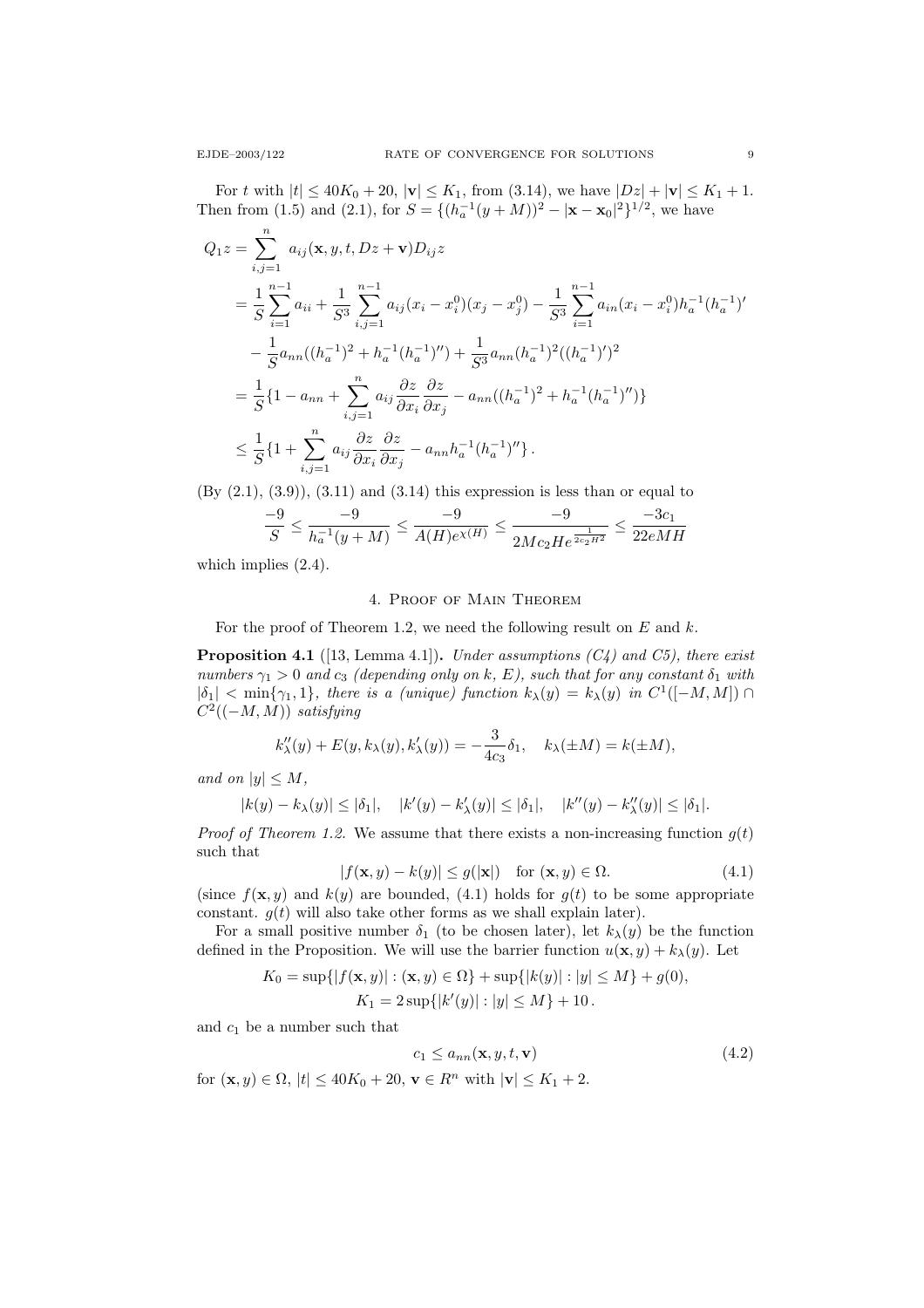Since  $g_1(t) \to 0$  as  $t \to \infty$ , there is a number  $H_1$  such that  $g_1(\frac{1}{2}|\mathbf{x}|) \leq \frac{1}{2}$  for  $|\mathbf{x}| \geq H_1$  and  $H_1 > 800MK_0/c_1$ . We fixed an  $\mathbf{x}_0$  with  $|\mathbf{x}_0| \geq H_0 + H_1$  ( $H_0$  is given in (2.3)). Let  $u(\mathbf{x}, y) = z(\mathbf{x}, y)$  defined on  $\Omega_{\mathbf{x}_0, H, K}$  be given by (2.3) with the choice of parameters:

$$
\gamma = g_1(\frac{1}{2}|\mathbf{x}_0|) + \delta_1, \quad H = \frac{c_1|\mathbf{x}_0|^2}{800MK}, \quad K = 2g(\frac{1}{2}|\mathbf{x}_0|).
$$

¿From (2.2), (2.8),  $h_a^{-1}(y+M) \leq A(H)e^{\chi(H)}$  and the choice of H, there is a number  $c_6$  independent of  $\delta_1$ , such that on  $\Omega_{\mathbf{x}_0,H,K}$ ,

$$
|D_x u| \leq \frac{c_6}{|\mathbf{x}_0|} g(\frac{1}{2}|\mathbf{x}_0|), \quad |D_y u| \leq \frac{c_6}{|\mathbf{x}_0|^2} g(\frac{1}{2}|\mathbf{x}_0|),
$$

and

$$
|\mathbf{x} - \mathbf{x}_0| \le \sqrt{\frac{2K}{A(H)e^{\chi(H)}}} h_a^{-1}(y + M) \le \sqrt{2KA(H)e^{\chi(H)}} \le \frac{1}{2} |\mathbf{x}_0|. \tag{4.3}
$$

Then for  $|\mathbf{x}_0|$  large, on  $\Omega_{\mathbf{x}_0,H,K}$ , (where  $c_9$  is independent of  $\delta_1$ )

$$
\frac{1}{2}|\mathbf{x}_0| \le |\mathbf{x}| \le \frac{3}{2}|\mathbf{x}_0|, \quad |D_x u|^{\alpha_0} \le c_9 \frac{(g(\frac{1}{2}|\mathbf{x}_0|))^{\alpha_0}}{|\mathbf{x}|^{\alpha_0}}, \quad |D_y u| \le c_9 \frac{g(\frac{1}{2}|\mathbf{x}_0|)}{|\mathbf{x}|^2}.
$$
 (4.4)

Then from (2.5), for  $|\mathbf{x}_0| \ge H_0 + H_1$  and any positive constant  $b, b < 10K_0 + 1$ , on  $\Omega_{\mathbf{x}_0,H,K}$ , we have

$$
u(\mathbf{x}, y) + k_{\lambda}(y) + b \le 40K_0 + 20, |Du(\mathbf{x}, y)| + |k'_{\lambda}(y)| \le K_1 + 1.
$$

Set

$$
M_3 = \sup \left\{ \frac{\partial E}{\partial q}(y, z, q) : |y| \le M, \ |z| \le 40K_0 + 20, \ |q| \le K_1 + 1 \right\}
$$

¿From (2.4), for  $0 < b < 10K_0 + 1$ , we have (note that  $k_{\lambda}$  depends on y only)

$$
\sum_{i,j=1}^{n} a_{ij}(\mathbf{x}, y, u + k_{\lambda} + b, D(u + k_{\lambda}))D_{ij}(u + k_{\lambda})
$$
  
+  $B(\mathbf{x}, y, u + k_{\lambda} + b, D(u + Dk_{\lambda}))$   
<  $a_{nn}(\mathbf{x}, y, u + k_{\lambda} + b, D(u + k_{\lambda}))k''_{\lambda}(y) + B(\mathbf{x}, y, u + k_{\lambda} + b, D(u + k_{\lambda})).$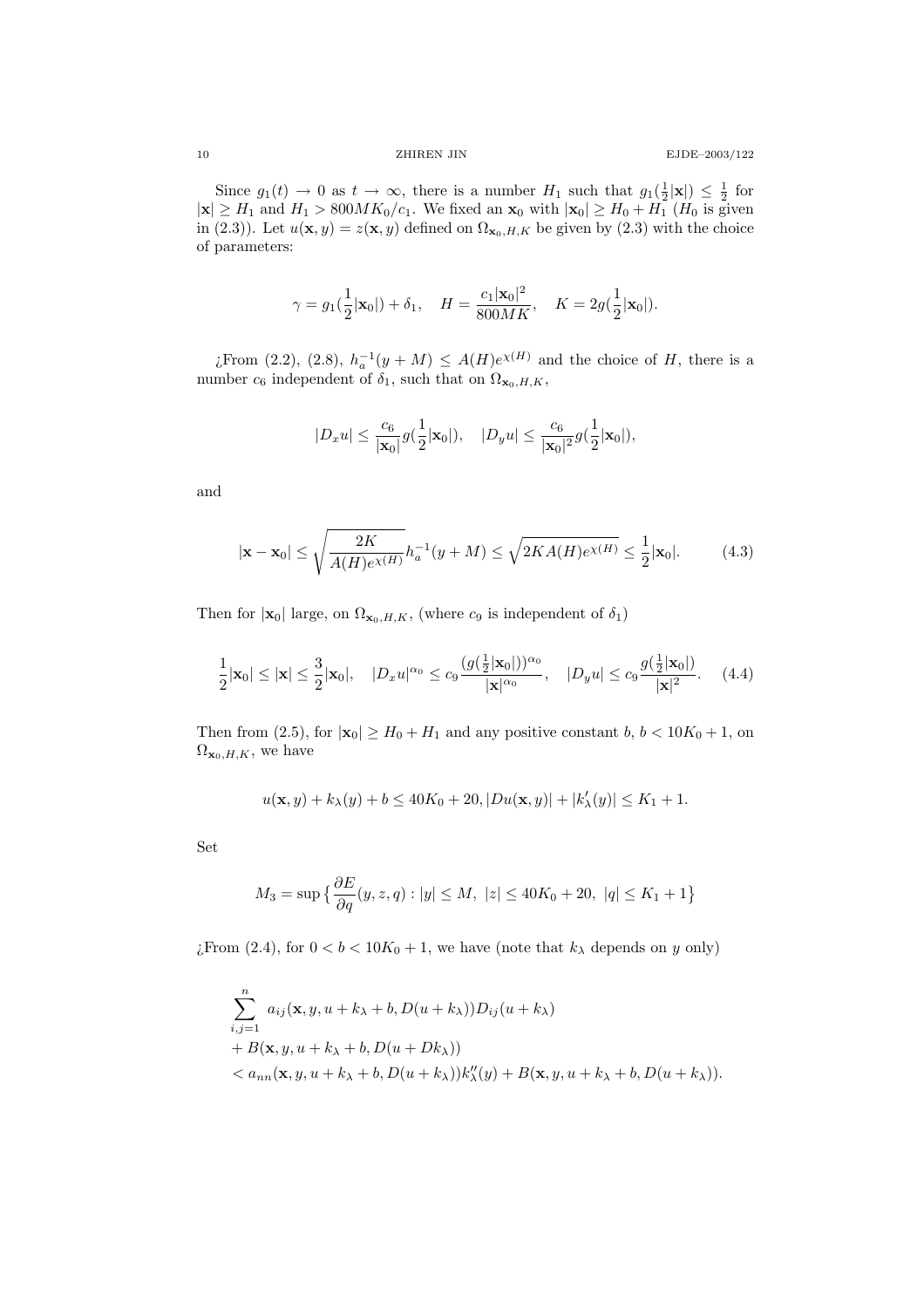$$
a_{nn}(\mathbf{x}, y, u + k_{\lambda} + b, D(u + k_{\lambda}))k_{\lambda}''(y) + B(\mathbf{x}, y, u + k_{\lambda} + b, D(u + k_{\lambda}))
$$
  
\n
$$
= a_{nn}(\mathbf{x}, y, u + k_{\lambda} + b, D(u + k_{\lambda}))\{k_{\lambda}''(y) + \frac{B(\mathbf{x}, y, u + k_{\lambda} + b, D(u + k_{\lambda}))}{a_{nn}(\mathbf{x}, y, u + k_{\lambda} + b, D(u + k_{\lambda}))}\}
$$
  
\n
$$
= a_{nn}(\mathbf{x}, y, u + k_{\lambda} + b, D(u + k_{\lambda}))\{k_{\lambda}''(y) + E(y, k_{\lambda}, k_{\lambda}') + E(y, k_{\lambda}, D_{y}u + k_{\lambda}') - E(y, k_{\lambda}, k_{\lambda}, D_{y}u + k_{\lambda}')\}
$$
  
\n
$$
- E(y, k_{\lambda}, k_{\lambda}') + E(y, k_{\lambda} + u + b, D_{y}u + k_{\lambda}') - E(y, k_{\lambda}, D_{y}u + k_{\lambda}') + \frac{B(\mathbf{x}, y, u + k_{\lambda} + b, D(u + k_{\lambda}))}{a_{nn}(\mathbf{x}, y, u + k_{\lambda} + b, D(u + Dk_{\lambda}))} - E(y, k_{\lambda} + u + b, D_{y}u + k_{\lambda}')\}
$$
  
\n
$$
\le a_{nn}(\mathbf{x}, y, u + k_{\lambda} + b, D(u + k_{\lambda}))\{-\frac{3}{4c_{3}}\delta_{1} + M_{3}|D_{y}u| + g_{2}(|\mathbf{x}|) + C|D_{x}u|^{\alpha_{0}}\}
$$
  
\n
$$
\le -\frac{3c_{1}}{4c_{3}}\delta_{1} + M_{3}|D_{y}u| + C|D_{x}u|^{\alpha_{0}} + g_{2}(|\mathbf{x}|)
$$
  
\n
$$
\le \frac{Cc_{9}(g(\frac{1}{2}|\mathbf{x}_{0}|))^{\alpha_{0}}}{|\mathbf{x}|^{\alpha_{0}}} + \frac{c_{9}M_{3}g(\frac{1}{2}|\mathbf{x}_{0}|)}{|\mathbf{x}|^{2}} + g_{2}(|\mathbf{x}|) - \frac{3c_{1}}{4c_{3}}\delta_{1}
$$

Set  $d = \frac{1}{2}|\mathbf{x}_0|$ , we have that on  $\Omega_{\mathbf{x}_0, H, K}$ ,  $|\mathbf{x}| \ge d$  (by (4.4)). Now we fixed a d such that  $d > H_2 \geq H_0 + H_1$  and choose  $\delta_1$  by

$$
\frac{3c_1}{4c_3}\delta_1 = \frac{Cc_9(g(\frac{1}{2}|\mathbf{x}_0|))^{\alpha_0}}{d^{\alpha_0}} + \frac{c_9M_3g(\frac{1}{2}|\mathbf{x}_0|)}{d^2} + g_2(d). \tag{4.5}
$$

Then on  $\Omega_{\mathbf{x}_0,H,K}$ , we have (since  $|\mathbf{x}| \geq d$  and  $g_2$  is non-increasing)

$$
\sum_{i,j=1}^{n} a_{ij}(\mathbf{x}, y, u + k_{\lambda} + b, D(u + k_{\lambda}))D_{ij}(u + k_{\lambda})
$$
\n
$$
+ B(\mathbf{x}, y, u + k_{\lambda} + b, D(u + k_{\lambda}))
$$
\n
$$
< \frac{Cc_9(g(\frac{1}{2}|\mathbf{x}_0|))^{\alpha_0}}{|\mathbf{x}|^{\alpha_0}} + \frac{c_9M_3g(\frac{1}{2}|\mathbf{x}_0|)}{|\mathbf{x}|^2} + g_2(|\mathbf{x}|) - \frac{3c_1}{4c_3}\delta_1 \leq 0.
$$
\n
$$
(4.6)
$$

For such an  $\mathbf{x}_0$ , on  $\Omega_{\mathbf{x}_0,H,K} \cap \Omega$ , we will compare the function  $f(\mathbf{x}, y)$  with the function  $u(\mathbf{x}, y) + k_\lambda(y)$ . On  $\partial \Omega_{\mathbf{x}_0, H, K} \cap \Omega$ , (2.6) and Proposition 4.1 imply

$$
u(\mathbf{x}, y) + k_{\lambda}(y) \ge \gamma + K + k_{\lambda}(y)
$$
  
\n
$$
\ge g_1(\frac{1}{2}|\mathbf{x}_0|) + \delta_1 + 2g(\frac{1}{2}|\mathbf{x}_0|) + k_{\lambda}(y)
$$
  
\n
$$
\ge 2g(\frac{1}{2}|\mathbf{x}_0|) + k(y) \ge f(\mathbf{x}, y)
$$

(by (4.1) and  $|\mathbf{x}| \geq \frac{1}{2} |\mathbf{x}_0|$  on  $\Omega_{\mathbf{x}_0, H, K}$ ). On  $\Omega_{\mathbf{x}_0, H, K} \cap \partial \Omega$ ,  $y = \pm M$  and  $\Phi(\pm M) =$  $k(\pm M) = k_{\lambda}(\pm M)$ . Then from (C1) and (2.5), we have

$$
\phi(\mathbf{x}, \pm M) = \phi(\mathbf{x}, \pm M) - \Phi(\pm M) + \Phi(\pm M) \le g_1(|\mathbf{x}|) + k(\pm M)
$$
  

$$
\le g_1(\frac{1}{2}|\mathbf{x}_0|) + \delta_1 + k_\lambda(\pm M) = \gamma + k_\lambda(\pm M)
$$
  

$$
\le u(\mathbf{x}, \pm M) + k_\lambda(\pm M).
$$

Let

$$
\Omega_1 = \{(\mathbf{x}, y) \in \Omega_{\mathbf{x}_0, H, K} \cap \Omega : f(\mathbf{x}, y) > u(\mathbf{x}, y) + k_{\lambda}(y)\}.
$$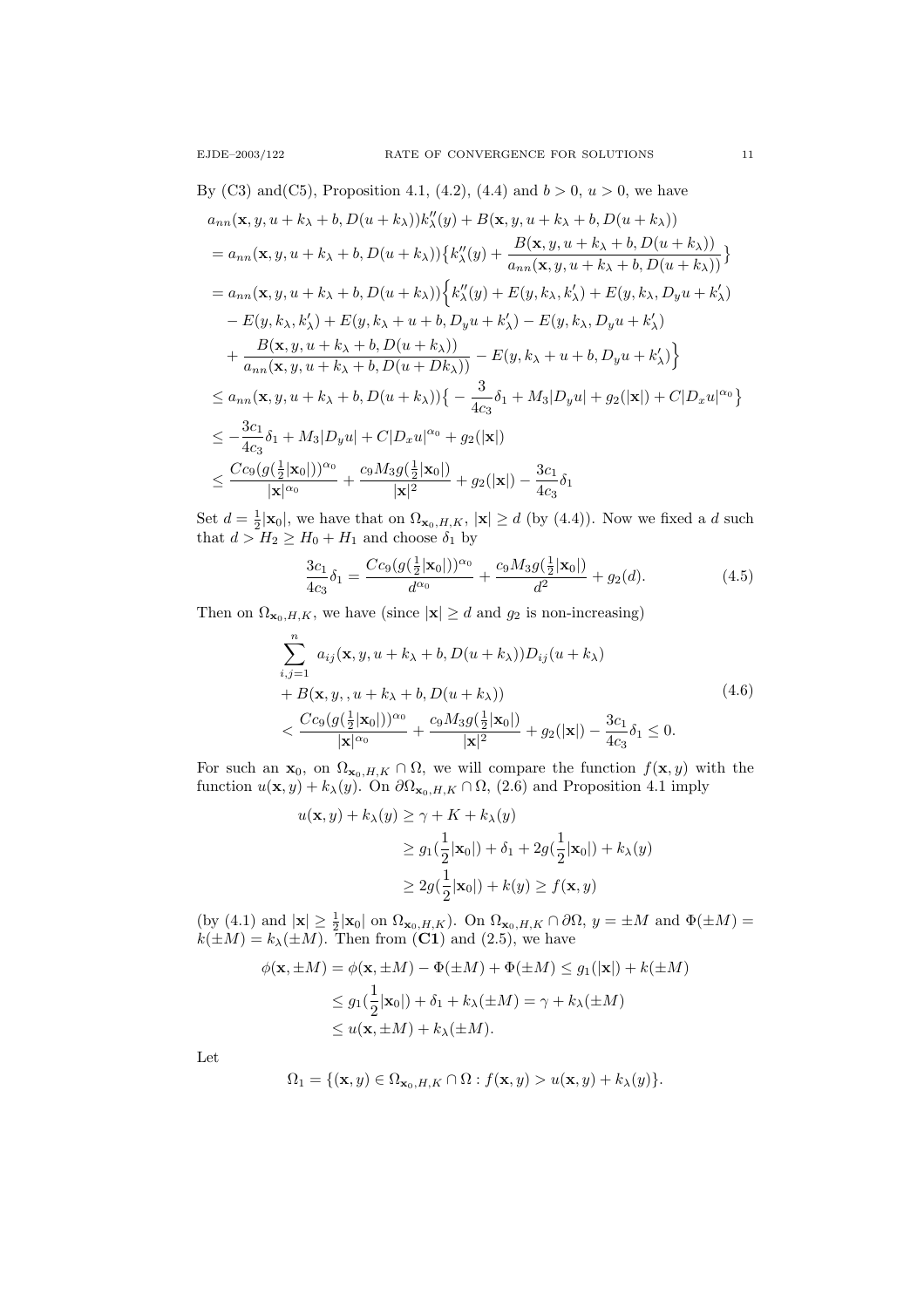Since  $f(\mathbf{x}, y) \leq u(\mathbf{x}, y) + k_{\lambda}$  on  $\partial(\Omega_{\mathbf{x}_0, H, K} \cap \Omega)$ ,  $\Omega_1$  is in the interior of  $\Omega_{\mathbf{x}_0, H, K}$ . If  $(x_2, y_2) \in \Omega_1$ , we let  $b = f(x_2, y_2) - (u(x_2, y_2) + k_\lambda(y_2))$ , then  $0 < b < f(x_2, y_2) \le$  $K_0 < 10K_0 + 1$ . Using this b in (4.6) and evaluating the formula at  $(\mathbf{x}_2, y_2)$ , we get

$$
\sum_{i,j=1}^n a_{ij}(\mathbf{x}_2,y_2,f(\mathbf{x}_2,y_2),D(u+k_\lambda))D_{ij}(u+k_\lambda)+B(\mathbf{x}_2,y_2,f(\mathbf{x}_2,y_2),D(u+k_\lambda))<0.
$$

Since  $(\mathbf{x}_2, y_2) \in \Omega_1$  is arbitrary, on  $\Omega_1$ , we have

$$
\sum_{i,j=1}^{n} a_{ij}(\mathbf{x}, y, f(\mathbf{x}, y), D(u+k_{\lambda})) D_{ij}(u+k_{\lambda}) + B(\mathbf{x}, y, f(\mathbf{x}, y), D(u+k_{\lambda})) < 0.
$$
 (4.7)

Now we can apply a comparison principle [3, Theorem10.1] to conclude that  $\Omega_1$  is empty. Thus

$$
f(\mathbf{x}, y) \le u(\mathbf{x}, y) + k_{\lambda}(y)
$$
 on  $\Omega_{\mathbf{x}_0, H, K} \cap \Omega$ .

In particular, from (2.7)

$$
f(\mathbf{x}_0, y) \le u(\mathbf{x}_0, y) + k_\lambda(y) \le \gamma + \frac{2M}{H} + k_\lambda(y).
$$

Then from Proposition 2 and the choices of  $\gamma$ , H and  $\delta_1$ , we have

$$
f(\mathbf{x}_0, y) \le g_1(\frac{1}{2}|\mathbf{x}_0|) + \delta_1 + \frac{c_{11}g(\frac{1}{2}|\mathbf{x}_0|)}{|\mathbf{x}_0|^2} + k_{\lambda}(y)
$$
  

$$
\le g_1(\frac{1}{2}|\mathbf{x}_0|) + \frac{c_{11}g(\frac{1}{2}|\mathbf{x}_0|)}{|\mathbf{x}_0|^2} + k(y) + 2\delta_1
$$

$$
f(\mathbf{x}_0, y) - k(y) \le g_1(\frac{1}{2}|\mathbf{x}_0|) + \frac{c_{11}g(\frac{1}{2}|\mathbf{x}_0|)}{|\mathbf{x}_0|^2} + 2\delta_1
$$
  
=  $g_1(\frac{1}{2}|\mathbf{x}_0|) + \frac{c_{11}g(\frac{1}{2}|\mathbf{x}_0|)}{|\mathbf{x}_0|^2} + \frac{c_{12}(g(\frac{1}{2}|\mathbf{x}_0|))^{\alpha_0}}{d^{\alpha_0}} + \frac{c_{12}g(\frac{1}{2}|\mathbf{x}_0|)}{d^2} + g_2(d)$ 

However  $d = \frac{1}{2}|\mathbf{x}_0|$ , thus

$$
f(\mathbf{x}_0, y) - k(y) \le g_1(\frac{1}{2}|\mathbf{x}_0|) + \frac{c_{13}(g(\frac{1}{2}|\mathbf{x}_0|))^{\alpha_0}}{|\mathbf{x}_0|^{\alpha_0}} + \frac{c_{13}g(\frac{1}{2}|\mathbf{x}_0|)}{|\mathbf{x}_0|^2} + g_2(\frac{1}{2}|\mathbf{x}_0|).
$$

Since d is arbitrary as long as it is greater than  $H_2$ ,  $\mathbf{x}_0$  is arbitrary as long as  $|\mathbf{x}_0|$ is greater than  $2H_2$ . Then we have that when  $|x|$  is large,

$$
f({\bf x},y)-k(y)\leq g_1(\frac{1}{2}|{\bf x}|)+\frac{c_{13}(g(\frac{1}{2}|{\bf x}|))^{\alpha_0}}{|{\bf x}|^{\alpha_0}}+\frac{c_{13}g(\frac{1}{2}|{\bf x}|)}{|{\bf x}|^2}+g_2(\frac{1}{2}|{\bf x}|).
$$

Similarly using  $-u(\mathbf{x}, y) + k_\lambda(y)$  (now with  $\delta_1 < 0$  and choosen appropriately), we can prove that

$$
f(\mathbf{x},y) - k(y) \geq -\big\{g_1(\frac{1}{2}|\mathbf{x}|) + \frac{c_{13}(g(\frac{1}{2}|\mathbf{x}|))^{\alpha_0}}{|\mathbf{x}|^{\alpha_0}} + \frac{c_{13}g(\frac{1}{2}|\mathbf{x}|)}{|\mathbf{x}|^2} + g_2(\frac{1}{2}|\mathbf{x}|)\big\}.
$$

Thus on  $\Omega$ , we have

$$
|f(\mathbf{x},y)-k(y)|\leq g_1(\frac{1}{2}|\mathbf{x}|)+\frac{c_{13}(g(\frac{1}{2}|\mathbf{x}|))^{\alpha_0}}{|\mathbf{x}|^{\alpha_0}}+\frac{c_{13}g(\frac{1}{2}|\mathbf{x}|)}{|\mathbf{x}|^2}+g_2(\frac{1}{2}|\mathbf{x}|).
$$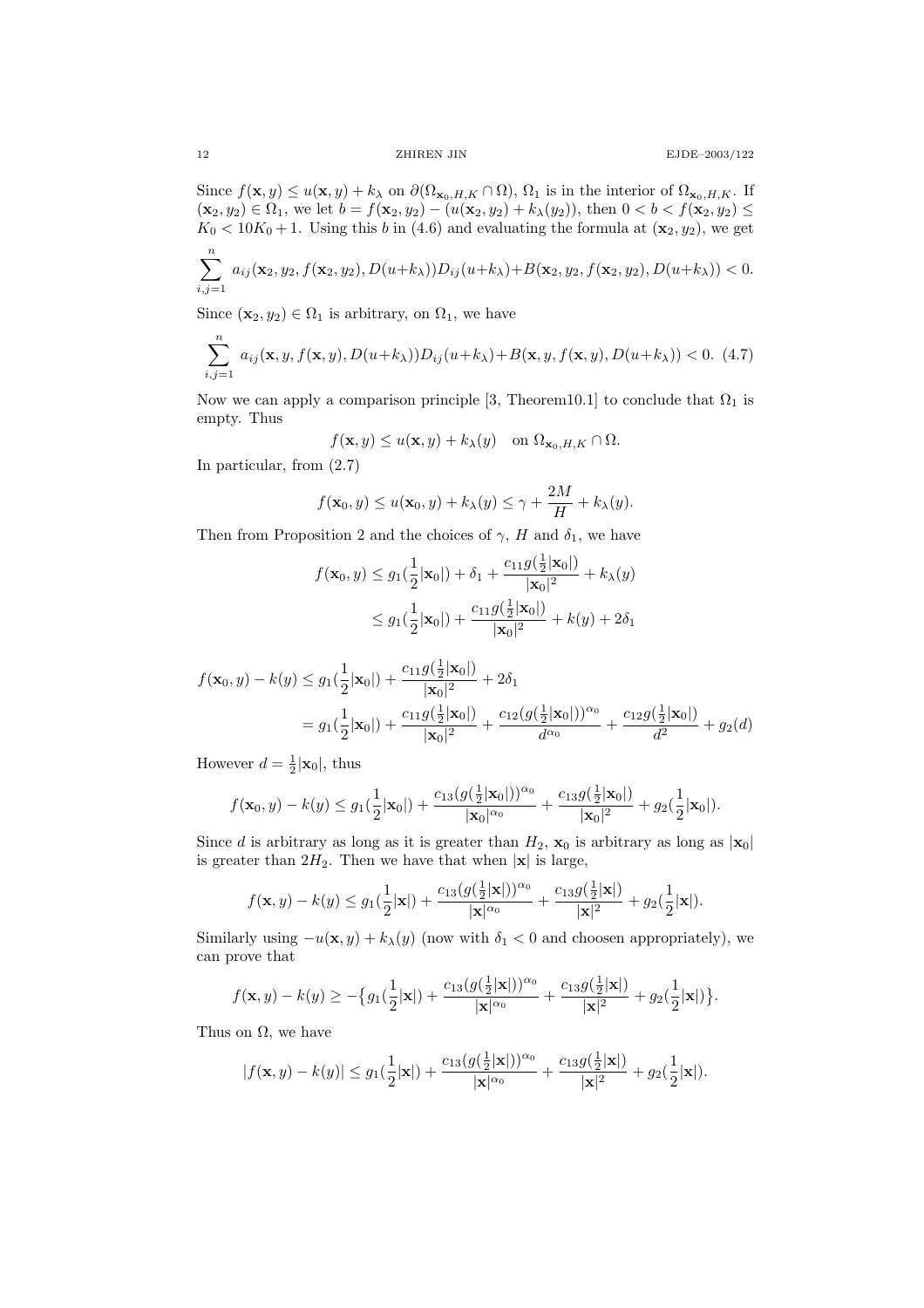Since  $\alpha_0 \geq 1$  and  $g(t)$  is non-increasing, we have  $g(t)^{\alpha_0} \leq g(1)^{\alpha_0-1}g(t)$ , thus for some constant  $c_{14}$ , we have  $(\beta = \min\{\alpha_0, 2\})$ 

$$
|f(\mathbf{x}, y) - k(y)| \le g_1(\frac{1}{2}|\mathbf{x}|) + g_2(\frac{1}{2}|\mathbf{x}|) + \frac{c_{14}}{|\mathbf{x}|^{\beta}} g(\frac{1}{2}|\mathbf{x}|) \quad \text{on } \Omega. \tag{4.8}
$$

Now we choose  $g(t) = K_0$  in (4.1), then (4.8) becomes

$$
|f(\mathbf{x}, y) - k(y)| \le g_1(\frac{1}{2}|\mathbf{x}|) + g_2(\frac{1}{2}|\mathbf{x}|) + \frac{c_{14}K_0}{|\mathbf{x}|^\beta} \text{ on } \Omega.
$$
 (4.9)

shen we choose

$$
g(t) = g_1(\frac{1}{2}t) + g_2(\frac{1}{2}t) + \frac{c_{14}K_0}{t^{\beta}},
$$

that (4.9) implies (4.1) is still true. Then for this new  $g(t)$ , we can apply (4.8) to obtain

$$
|f(\mathbf{x}, y) - k(y)| \le c_{15} g_1(\frac{1}{4}|\mathbf{x}|) + c_{15} g_2(\frac{1}{4}|\mathbf{x}|) + \frac{c_{15}}{|\mathbf{x}|^{2\beta}} \quad \text{on } \Omega.
$$
 (4.10)

for some constant  $c_{15}$  (since  $g_1$ ,  $g_2$  are non-increasing). Then once again, in (4.1), we can reset the function  $g(t)$  as

$$
g(t) = c_{15}g_1(\frac{1}{4}t) + c_{15}g_2(\frac{1}{4}t) + \frac{c_{15}}{t^{2\beta}}.
$$
\n(4.11)

and apply  $(4.8)$  to conclude that there is a constant  $c_{16}$  such that

$$
|f(\mathbf{x}, y) - k(y)| \le c_{16} g_1(\frac{1}{8}|\mathbf{x}|) + c_{16} g_2(\frac{1}{8}|\mathbf{x}|) + \frac{c_{16}}{|\mathbf{x}|^{3\beta}} \quad \text{on } \Omega.
$$
 (4.12)

We can repeat this procedure to conclude that for any integer  $J$ , there is a number  $C_J$ , such that

$$
|f(\mathbf{x}, y) - k(y)| \le C_J g_1(\frac{1}{2^J}|\mathbf{x}|) + C_J g_2(\frac{1}{2^J}|\mathbf{x}|) + \frac{C_J}{|\mathbf{x}|^{J\beta}} \quad \text{on } \Omega. \tag{4.13}
$$

 $\Box$ 

## **REFERENCES**

- [1] S. Breuer & J. Roseman, Decay theorems for nonlinear Dirichlet problems in semi-infinite cylinders, Arch. Rational Mech. Anal., 94 (1986), 363-371.
- [2] R. Finn, New Estimates for equations of minimum surface type, Arch. Rational Mech. Anal., 14 (1963), 337-375.
- [3] D. Gilbarg & N. Trudinger, Second order elliptic partial differential equations, second edition, Springer 1983.
- [4] E.W. Hobson, The theory of spherical and ellipsoidal harmonics, Cambridge University Press (1931)
- [5] C. Horgan, Recent developments concerning Saint-Venant's principle: an update, Appl. Mech. Rev. 42 (1989), 295-303.
- [6] C. Horgan, Recent developments concerning Saint-Venant's principle: a second update, Appl. Mech. Rev. 49 (1996), S101–S111.
- [7] C. Horgan & J. K. Knowles, Recent developments concerning Saint-Venant's principle" in advances in Applied Mechanics, TY Wu and JW Hutchinson (eds), Vol 23 (1983), Academic Press, New York, 179-269.
- [8] C. Horgan & W. E. Olmstead, Exponential Decay Estimates for a class of Nonlinear Dirichlet Problems, Arch. Rational Mech. Anal., 71 (1979), 221-235.
- [9] C. Horgan & L. E. Payne, On the Asymptotic behavior of solutions of inhomogeneous second order quasilinear partial differential equations, Quart. Appl. Math, 47 (1989), 753-771.
- $[10]$  R. J. Knops & L. E. Payne, *Phragmén-Lindelöf principle for the equation of a surface of* constant mean curvature, Proc. Royal Soc. Edinburgh, 124A (1994), 105-119.